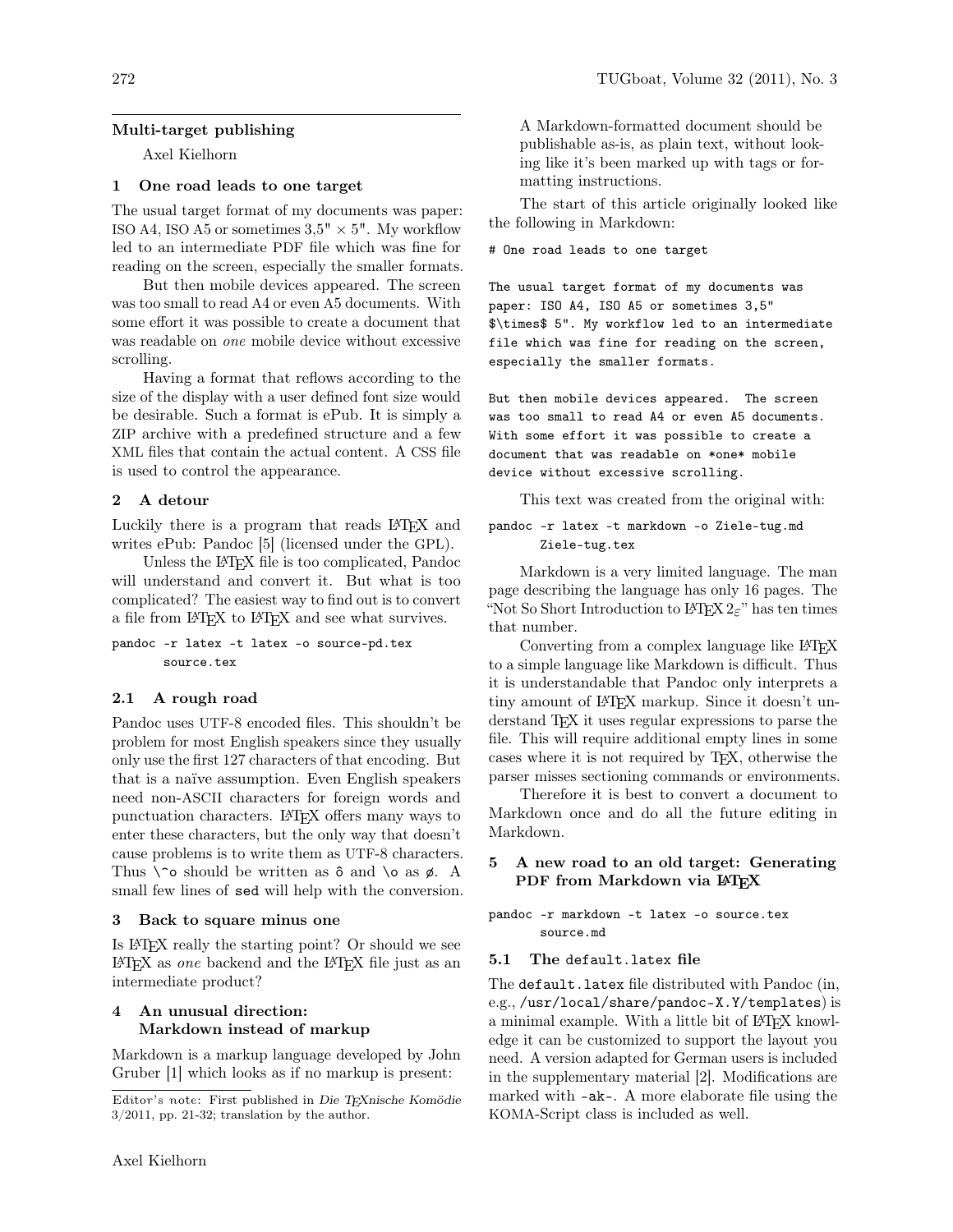To call Pandoc with a custom template, use the command line:

```
pandoc -r markdown -t latex
       --template=./custom.latex
       -o source.tex source.md
```
# 5.2 A Shortcut

The fastest way to turn a Markdown file into PDF is:

markdown2pdf --template=./custom.latex src.md

This will generate an intermediate LATEX file and call pdfLATEX to create the PDF.

With the options --xetex or --luatex, you can select a different engine. The template detects the engine and selects the appropriate code via ifxetex and ifluatex.

## 5.3 Postprocessing

The generated LAT<sub>EX</sub> file is surprisingly good. It matches files written by novice users.

Of course there may be some overfull and underfull hboxes that need further attention.

### 6 A new target ahead: ePub

The original desire was to create an ePub file in addition to the PDF file. The following command will do that:

```
pandoc -r markdown -t epub
       --epub-cover-image=cover-image.gif -s
       -o Source.epub Source.md
```
The text will be split into separate files according to the structure of the document. Thus it is easy to post-process the file with an ePub editor like Sigil [6].

Version 1.8.1.2 added the option to include a cover image (as shown above), thus reducing the need for post-processing.

## 7 The road to OpenOffice

"May I have this as a Word file?" Who doesn't know this question? Let's meet in the middle of the road with a LibreOffice file.<sup>1</sup>

```
pandoc -r markdown -t odt
       --reference-odt=./reference.odt -s
       -o source.odt source.md
```
The file reference.odt will be used as a template for the formatting of the document. If you want to change the design, you should modify the file supplied with Pandoc to make sure the internal style names match the ones used by Pandoc.

If you get an error when opening the odt file complaining about a corrupt file, you need to update Pandoc— a bug prior to version 1.8.1.3 led to the creation of invalid files when images were included.

Including images is still problematic. The images are in the final document, but they have to be rescaled.

## 8 Travel preparations

A small sed program removes some markup and converts LATEX characters to UTF-8:

s/\\LaTeX/LaTeX/g s/\\TeX/TeX/g s/\\ConTeXt/ConTeXt/g s/\\begingroup// s/\\endgroup//  $s/\lq\lq\lq o/\delta/$ s/\\o/ø/

Call this program on the command line with:

```
sed -f tex2mdtex.sed Source.tex
   >Source-clean.tex
```
The result can be converted to Markdown with:

```
pandoc -r latex -t markdown -s
    -o Source-clean.md Source-clean.tex
```
### 9 Road signs

### 9.1 Sectioning commands

Markdown supports six hierarchy levels for sectioning commands. The number of # signs indicates the level. There has to be an empty line in front of the sectioning command.

```
# Top level
```
## Second level

### Third level

#### \*Important information\* hidden in the fourth level

An alternative form of sectioning commands only supports two levels:

First Level ===========

Second and last level

```
---------------------
```
## 9.2 Block Quotations

Markdown uses email conventions for quoting blocks of text. Lines starting with a > character are treated as block quotations.

 $1$  Writer2LaTeX can convert LibreOffice files into LATFX.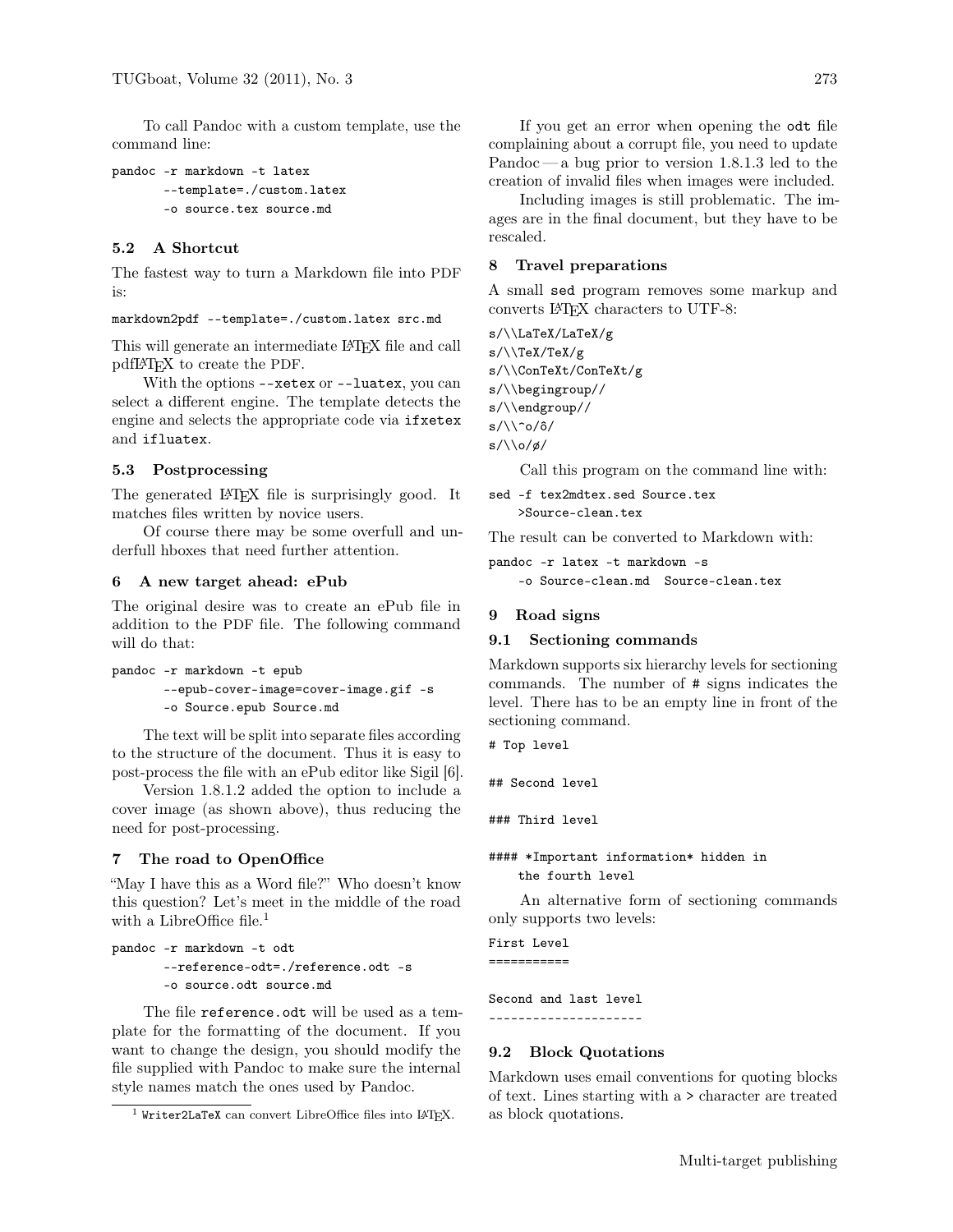```
> This is a block quotation
>
> > And this is a block quotation
> > inside a block quotation.
>
>
> The > sign is only needed in the first
line of the quotation.
```
A special kind of quotation is a quotation from a program. This is usually printed in a monospaced font. If a line starts with four spaces, it is treated as a verbatim text.

```
␣␣␣␣\documentclass[a4paper]{ltugboat}
␣␣␣␣\usepackage[utf8]{inputenc}
```
If you don't want to indent every line, you can use a delimited block, which begins with 3 or more tilde  $(\tilde{\phantom{a}})$  characters and ends with at least the same number of tilde characters. If the code already contains a row of tilde characters, use more to delimit the quotation.

```
~~~~~~~~
This is a program listing
\sim\sim\sim\simHeader preceded by tildes
```

```
\sim \sim \simBody preceded by tildes
~~~~~~~~
```
## 9.3 Lists

There are several list types in Markdown that we already know from L<sup>AT</sup>FX:

#### 9.3.1 The itemize list

The itemize list is started with a bullet character  $(*, + or -).$ 

```
* one
```

```
* two
```

```
* three
```

```
- three a
- three b
```

```
* four
```
If a list entry contains several paragraphs, the paragraphs should be indented with four spaces or one tab.

```
* one
```

```
* two
```

```
* three
```

```
- three a
- three b
```

```
* four
```
As usual, we hide important information in the fourth item.

To be really sure, the 4 space rule is only mentioned in the last paragraph.

### 9.3.2 The enumerate list

An ordered list is like a bullet list, but it starts with an enumerator  $(1., (1), or i.)$  instead. The enumerators need not be in the correct order, even if that looks funny.

This kind of enumeration automatically loads the enumerate package to get custom enumerators. The generic enumerator #. uses the enumerators defined by the document class and avoids loading an additional package.

```
1. one
```

```
2. two
```

```
4. three
```

```
a) three a
b) three b
```

```
5. four
```
Hiding important information ...

### 9.3.3 The description list

Sadly these animals from the German lshort haven't made it into the English version. Therefore I will introduce them here.

The term described is on a line of its own; the description follows in the next lines. The description is started with a colon or tilde, indented by one or two spaces. A term may have multiple descriptions, and each description may have one or more paragraphs.

#### Gelse

: a small animal, living east of the Semmering, that chases tourists away.

```
Gemse
```
: a large animal, living west of the Semmering, chased away by tourists.

```
A long paragraph discussing
whether it should be Gemse or Gämse.
```
#### Gürteltier

- ~ A medium sized animal. It only appears here because it has a long name.
- ~ In Austria, Gürteltiere are usually seen only in zoological gardens.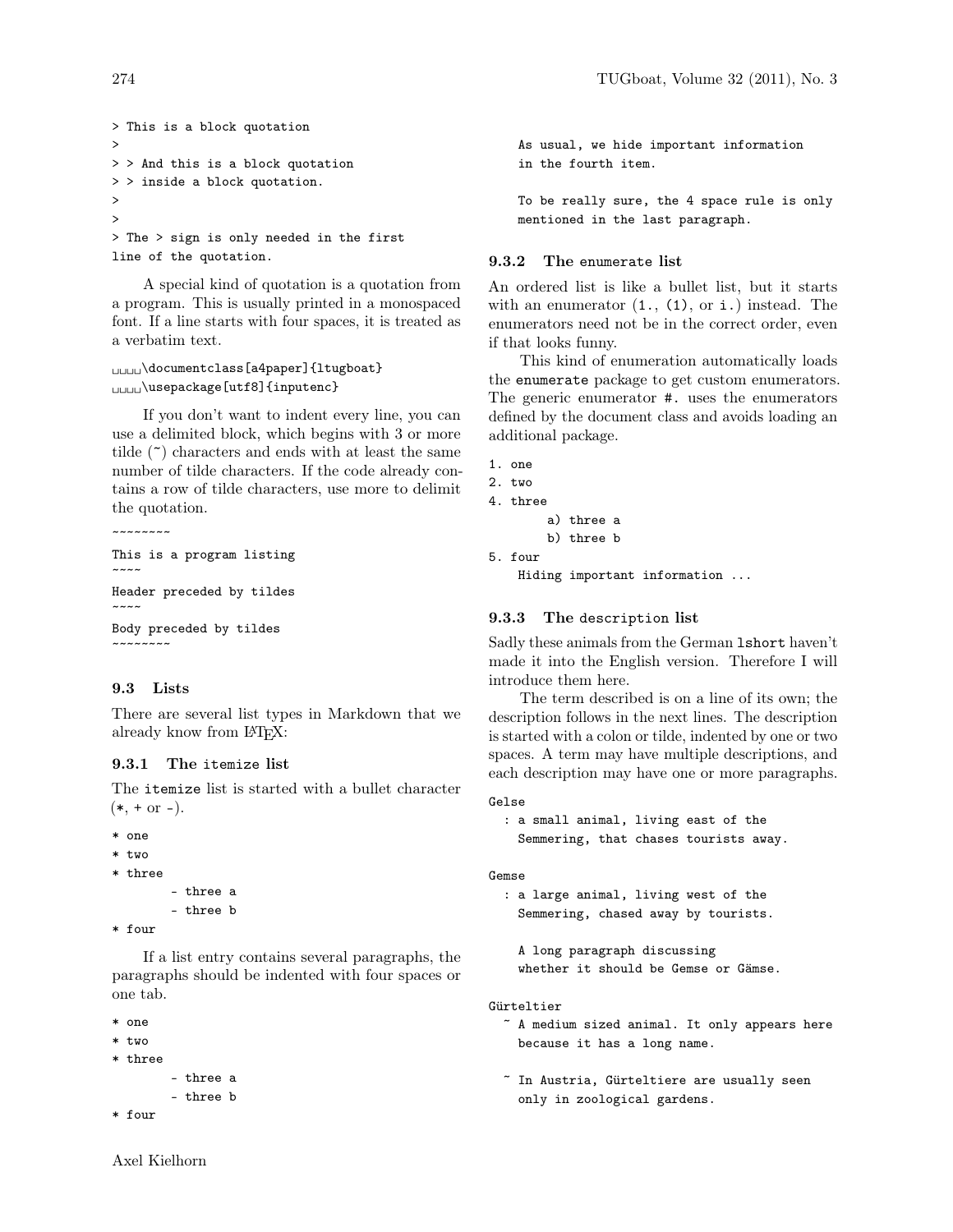| Centered<br>Header | Default<br>Header | Right<br>aligned | Left<br>aligned                                          |
|--------------------|-------------------|------------------|----------------------------------------------------------|
|                    |                   |                  |                                                          |
| First              | row               | 12.0             | Example of a row that<br>spans multiple lines.           |
| Second             | row               | 5.0              | Here's another one. Note<br>the blank line between rows. |
|                    |                   |                  |                                                          |

Figure 1: A multiline table

## 9.3.4 Numbered lists with references

Usually a new list starts with number 1. If you want your items numbered throughout the document, Markdown offers a special list marker that is not reset. These list markers can be used as a reference later, or earlier. This is comparable to the caption counters used by LATEX, but doesn't use the  $\label{eq:ex1}$  label/ $\ref$ mechanism and does not require a second L<sup>AT</sup>FX pass.

(@Statement) Here I state something.

The statement (@Statement) will be proved in (@Proof).

(@Proof) This is the proof.

#### 9.4 Tables

Starting with version 1.8.1.2 Pandoc uses the ctable package to create tables. When entering tables it is best to use spaces instead of tabs to align the columns. There are three kind of tables.

A simple table:

| Right Left      |     |     | Center Default |
|-----------------|-----|-----|----------------|
|                 |     |     |                |
| 12 <sub>1</sub> | 12  | 12  | 12             |
| 123             | 123 | 123 | 123            |
| ab              | ab  | ab  | ah             |

#### Table: A simple table

The table header and the table rows must be written on one line. The alignment is defined by the dashed line below the header.

- If the dashed line is flush with the header text on the right side but extends beyond it on the left, the column is right-aligned.
- If the dashed line is flush with the header text on the left side but extends beyond it on the right, the column is left-aligned.

| $+ - - - - - - - - - - + -$ | --------+---------------------                                                      |  |
|-----------------------------|-------------------------------------------------------------------------------------|--|
| Fruit                       | Price Advantages                                                                    |  |
|                             | Bananas   \$3.14   - built-in wrapper<br>  - bright color<br>-+-------------------- |  |
| │ Oranges                   | $\frac{1}{2}$ .82 $\frac{1}{2}$ - cures scurvy<br>  – tasty                         |  |

Figure 2: A grid table

- If the dashed line extends beyond the header text on both sides, the column is centered.
- If the dashed line is flush with the header text on both sides, the default alignment is used (in most cases, this will be left).

A table must be terminated by an empty line.

You can provide a caption starting with the string Table:, or just the character :. Any Table and the colon will be removed from the output. The caption may appear either before or after the table. When a caption is used, the table will be set in a table environment, otherwise it will appear in the body text.

Multiline tables allow headers and table rows to span multiple lines of text. The rows must be separated by empty lines. An example is shown in figure 1.

A grid table is shown in figure 2. The cells may contain arbitrary block elements, including lists.

#### 9.5 Title

Information about the title, author and publication can be given at the beginning of the file.

### % Multi-target publishing

% Axel Kielhorn

% TUGboat Volume vv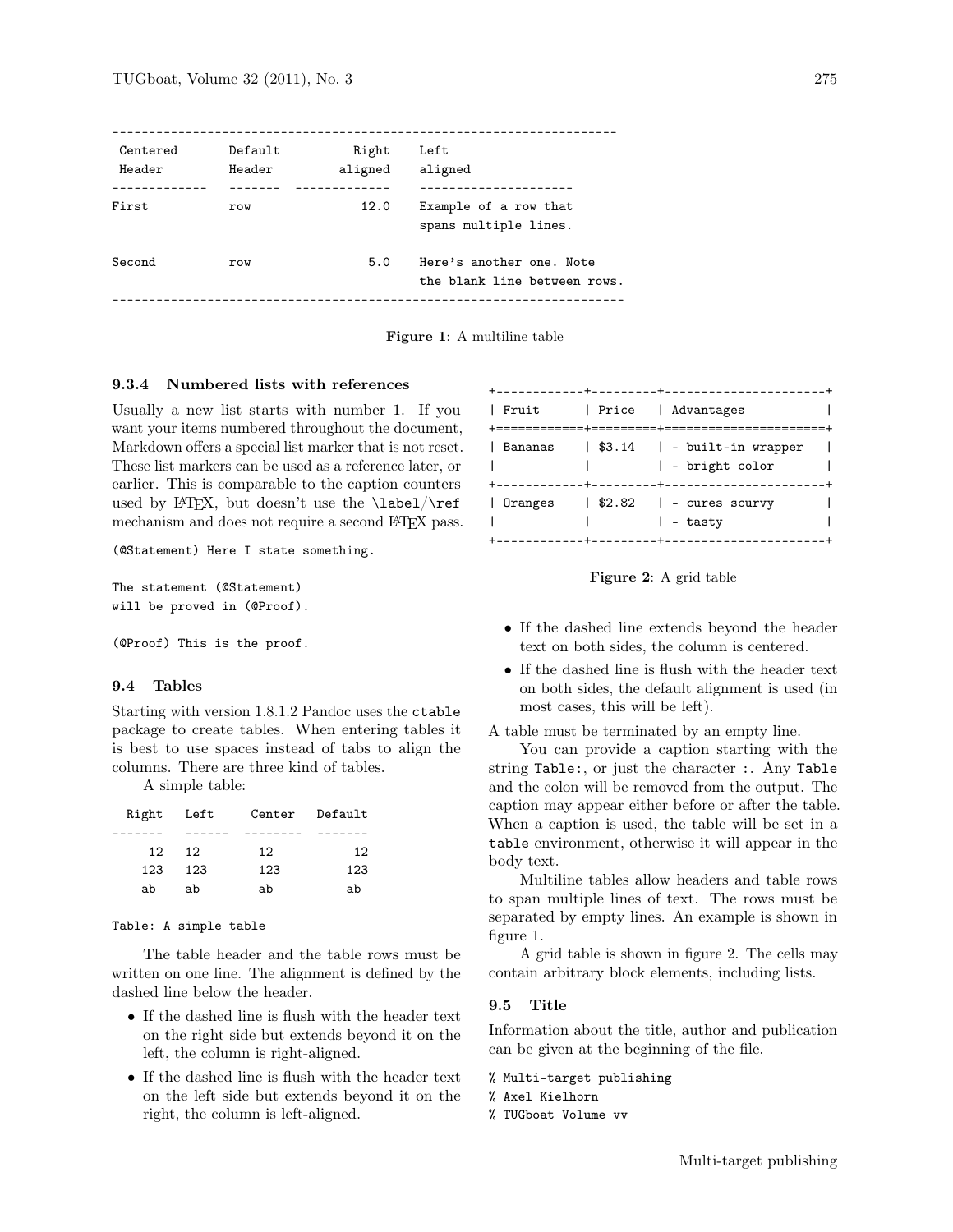Long titles may be broken into several lines.

```
% Viele Ziele\
  (Multi-target publishing)
% Axel Kielhorn
 Babel Fisch (Trans.)
```
% TUGboat Volume vv

The  $\setminus$  in the first line will be translated to  $\setminus \setminus$ in the LATEX output.

### 9.6 Footnotes

A footnote consists of two parts, the footnote marker and the footnote text.

This is a footnote marker[^1] and this is another footnote[^fussnote]

[^1]: Here is the footnote text

[^fussnote]: This footnote is slightly longer.

```
It contains a second paragraph.
```
## 9.7 Inline formatting

Italic text is surrounded by  $one * or \_$ . Bold text is surrounded by  $two * or \_$ . If you want to emphasize only a part of a word, you have to use \* because \_ is often used as part of a name.

```
This text was emphasized _with underlines_
and this *with asterisks*.
For __bold text__ you need **two** characters.
```
Superscripts are surrounded by  $\hat{\ }$ , subscripts by  $\tilde{}$  characters:

 $H^{\sim}2^{\sim}0$  is water,  $2^{\sim}10^{\sim}$  is 1024.  $2^2^2^2$  is  $2^22^$ .

The output of the last line may be unexpected, but note that these are text super- and subscript commands, not math commands.

# 9.8 Math(s)

In line math is surrounded by  $\frac{1}{2}$  characters. It is processed by L<sup>A</sup>T<sub>E</sub>X, thus everything allowed in L<sup>A</sup>T<sub>E</sub>X is permitted.

```
$2^{2}{2<sup>-</sup>2} != 2<sup>-</sup>{22}$
```
When using a different output format, the result depends on the capabilities of that format.

Display math can be entered as raw LATEX.

## 9.9 Raw L<sup>A</sup>T<sub>F</sub>X

Everything between a \begin and an \end will be copied verbatim to the LATEX output and ignored in all other formats.

## 9.10 Raw HTML

Markdown was designed to create HTML. Therefore it is possible to include raw HTML, which will be ignored by non-HTML based formats.

## 9.11 Links

It is not surprising that a language designed to create web pages supports hyperlinks. Everything included between angle brackets is considered a link.

<http://johnmacfarlane.net/pandoc/>

A link may appear in a paragraph.

Documentation may be found on the [pandoc web site](http://johnmacfarlane.net/pandoc/).

### 9.12 Pictures

A picture is included by providing a link to that picture and starting that link with a !.

![A blue picture](blau.jpg "Blue picture")

If the picture appears on a line of its own, it will be set in a figure environment and the text in the square brackets will be used as a caption text. Otherwise, it will be included in the body text.

The ![red square](rot.png "red square") appears in the body text.

There is no way to scale pictures, they need to be in the correct size and resolution. This causes problems when the same picture is used for the web (72 dpi) and printing (300 dpi).

## 10 Next exit: ConTFXt

Pandoc is able to generate ConTEXt files. This is an easy way to convert LAT<sub>F</sub>X files to ConT<sub>F</sub>X<sup>t</sup>.

With a filter module, ConTEXt is able to directly process Markdown by calling Pandoc with parts of the document. See the Pandoc Extra Wiki [4] for details.

### 11 Large documents ...

The default settings for Pandoc is to create a document without section numbers and without a table of contents. This is fine as long as you write a short document, but when the size exceeds a few pages it would be better to have the sections numbered and a short overview over the contents:

```
pandoc -r markdown -t latex --number-sections
       -o md-test.tex md-test.md
```
numbers the sections, and with

pandoc -r markdown -t latex --toc -o md-test.tex md-test.md

a table of contents will be generated. Of course you can combine the options.